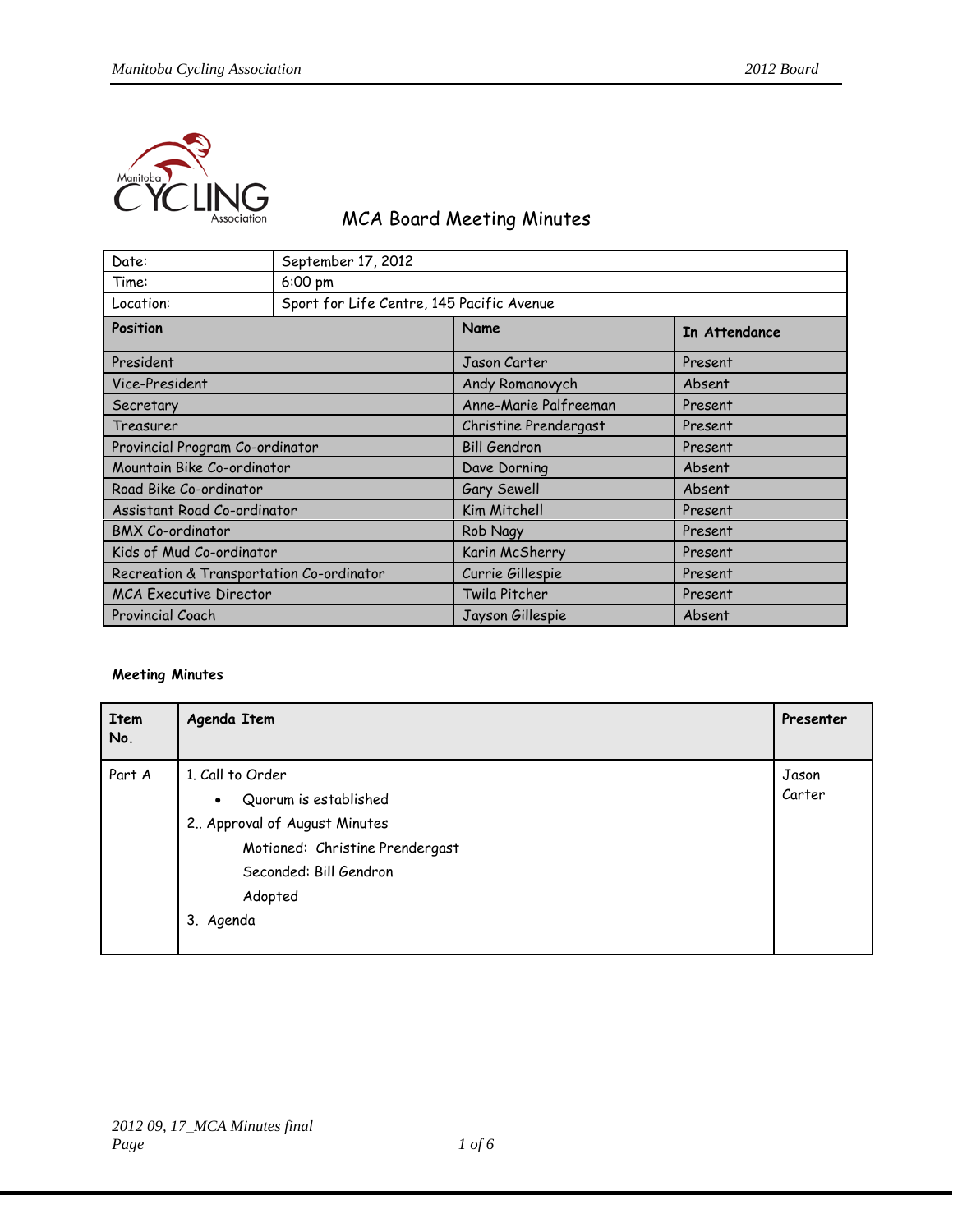| Part B | <b>Financial Update</b>                                                                                                                                                   | Twila<br>Pitcher |
|--------|---------------------------------------------------------------------------------------------------------------------------------------------------------------------------|------------------|
|        | Report submitted.                                                                                                                                                         |                  |
|        | Motion to approve the monthly year to date for August.                                                                                                                    |                  |
|        | Motion to Adopt : Currie Gillespie                                                                                                                                        |                  |
|        | Seconded: Karin McSherry                                                                                                                                                  |                  |
|        | Approved                                                                                                                                                                  |                  |
|        |                                                                                                                                                                           |                  |
| Part C | Major BOD Decision Items                                                                                                                                                  |                  |
|        | 1.0: Ownership of Provincial races.                                                                                                                                       | Jason            |
|        | Action: Jason Carter will incorporate the following motion into a policy: Motion: 1)                                                                                      | Carter           |
|        | the ownership of the Provincial races is with the MCA. 2) It is up to the race                                                                                            |                  |
|        | discipline committee if they want to host the race or to contract to a club. 3)                                                                                           |                  |
|        | When a race discipline committee runs a Provincial race the surplus from that race                                                                                        |                  |
|        | are to go back to the race discipline's budget.                                                                                                                           |                  |
|        | 2.0: AGM Townhall prep                                                                                                                                                    |                  |
|        | Next meeting October 10 in case we need it.                                                                                                                               | Jason<br>Carter/ |
|        | Action: Annual reports due October 3rd <sup>1</sup> 2012 (All)                                                                                                            | Twilla           |
|        |                                                                                                                                                                           | Pitcher          |
|        | 3.0: Constitutional Changes                                                                                                                                               | Jason            |
|        | Motion to approve Constitution change #1 : Christine Predergast, Seconded Bill                                                                                            | Carter           |
|        | Gendron, Approved                                                                                                                                                         |                  |
|        | Motion to approve Constitution change #2: Rob Nagy, Seconded Karin McSherry,<br>Approved                                                                                  |                  |
|        | Motion to approve Constitution change #3 (as amended): Currie Gillespie, Seconded Bill                                                                                    |                  |
|        | Gendron, Approved                                                                                                                                                         |                  |
|        | Motion to approve Constitution change #4 (as amended): Christine Predergast,<br>Seconded Karin McSherry, Approved                                                         |                  |
|        | Motion to approve Constitution change #5 : Ron Nagy, seconded Christine Predergast,                                                                                       |                  |
|        | Approved                                                                                                                                                                  |                  |
|        | Motion to approve Constitution change #6 (as amended) : Bill Gendron, seconded<br>Christine Predergast, Approved                                                          |                  |
|        | Motion to approve Constitution change #7 (as amended) : Rob Nagy, Seconded Bill                                                                                           |                  |
|        | Gendron, Approved                                                                                                                                                         |                  |
|        | Motion to approve Constitution change #8 : Christine Predergast, Seconded Anne-                                                                                           |                  |
|        | Marie Palfreeman, Approved                                                                                                                                                |                  |
|        | Motion to approve Constitution change #9 : Bill Gendron, seconded Rob Nagy, Approved<br>Motion to approve Constitution change #10 : Christine Predergast, Seconded Currie |                  |
|        | Gillespie, Approved                                                                                                                                                       |                  |
|        | 4.0: Provincial Coach Contract                                                                                                                                            |                  |
|        | Explanation of changes. Will send out for review by Board.                                                                                                                | Jason<br>Carter  |
|        | Action: Jason will send the new contract to the Board for review and to Jay to                                                                                            |                  |
|        | start the discussion. Decision on October 10 <sup>th</sup> .                                                                                                              |                  |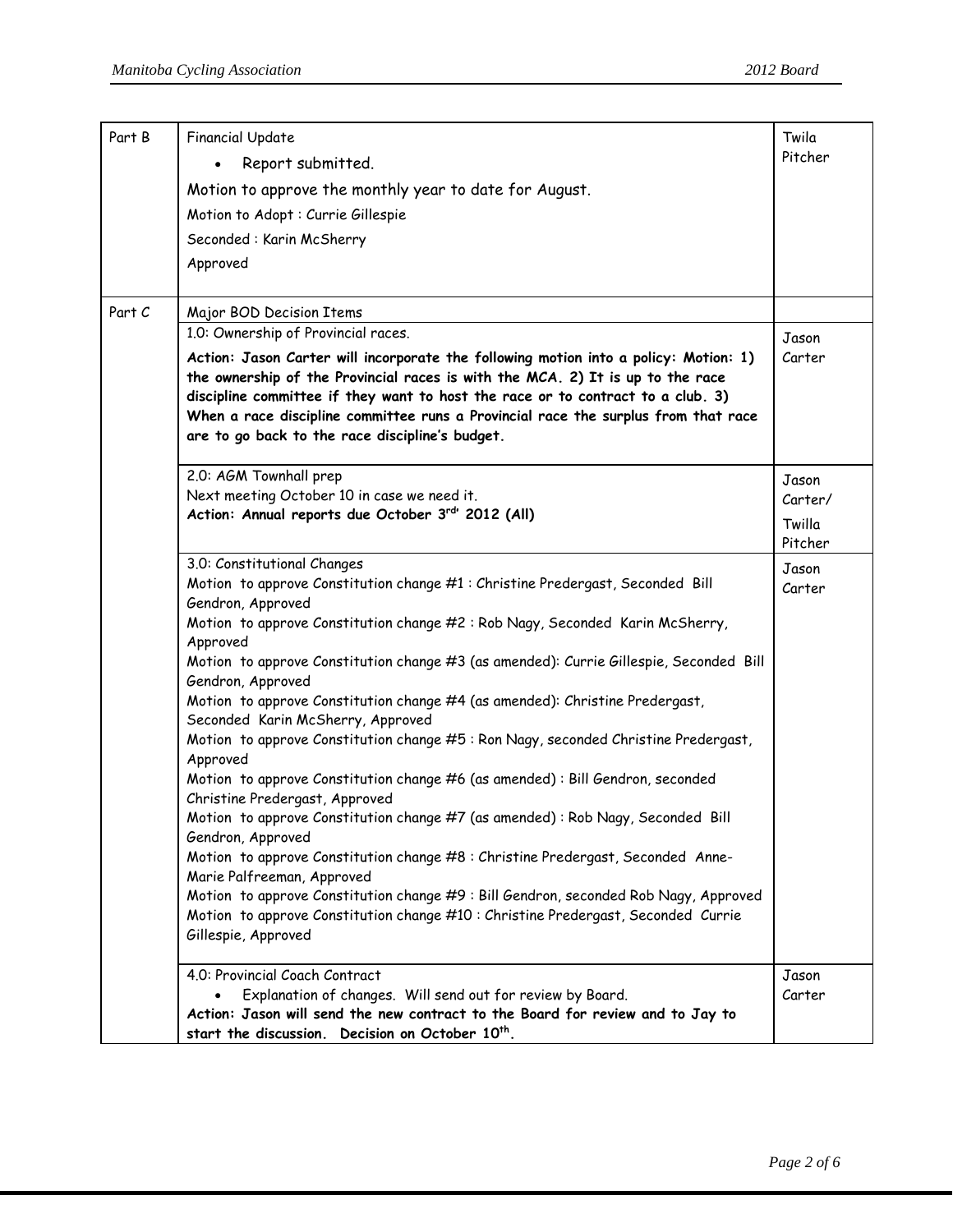| Part E | Reports<br>President report submitted<br>$\bullet$<br>Executive Director submitted<br>$\bullet$<br>VP no report submitted<br>$\bullet$<br>Recreation & Transportation report submitted<br>$\bullet$<br>Provincial Program report submitted<br>$\bullet$<br>BMX report submitted<br>$\bullet$<br>Mountain Bike no report submitted<br>$\bullet$<br>Road report submitted<br>$\bullet$<br>KOM report submitted verbally<br>$\bullet$ | All                      |
|--------|------------------------------------------------------------------------------------------------------------------------------------------------------------------------------------------------------------------------------------------------------------------------------------------------------------------------------------------------------------------------------------------------------------------------------------|--------------------------|
|        | Action Items (old business). Done when reviewing last month minutes.                                                                                                                                                                                                                                                                                                                                                               | Anne-Marie<br>Palfreeman |
|        | Next Meeting -<br>October 10, 2012<br>Motion - Rob Nagy<br>Seconded - Christine Prendergast<br>Carried.                                                                                                                                                                                                                                                                                                                            |                          |

## **Action Items**

| <b>Item</b><br>No. | Mtg<br>Date        | <b>Action Item</b>                                                                                                                                                                                                                                                                                                                                                                                                                                                                                                                                                                                                                                                                                                                                                                                                   | <b>Assigned To</b> | <b>Target Date</b> |
|--------------------|--------------------|----------------------------------------------------------------------------------------------------------------------------------------------------------------------------------------------------------------------------------------------------------------------------------------------------------------------------------------------------------------------------------------------------------------------------------------------------------------------------------------------------------------------------------------------------------------------------------------------------------------------------------------------------------------------------------------------------------------------------------------------------------------------------------------------------------------------|--------------------|--------------------|
| 1                  | May<br>16,<br>2011 | Club Incentives<br>Develop a more concrete plan to incentivize the Clubs to providing<br>races and officials to train<br>06.13 No further update<br>07.20 No further update<br>08.24 No further update<br>09.28 The development policy will cover up some. No other update.<br>Will draft something for next meeting.<br>10.19 Town Hall feedback should be incorporated into this.<br>Suggestion that the number of races one club can organize be<br>capped; clubs without an official provide an assistant to work with<br>the official. The strategy for discussion at the next board meeting<br>for endorsement and then distribution through the committees for<br>feedback<br>11.09 Defer to the new Board.<br>12.05 Carry-over to next meeting<br>21.02.12 Carry-over to next meeting<br>20.03.12 Carry-over | Gary Sewell        | June 13/11         |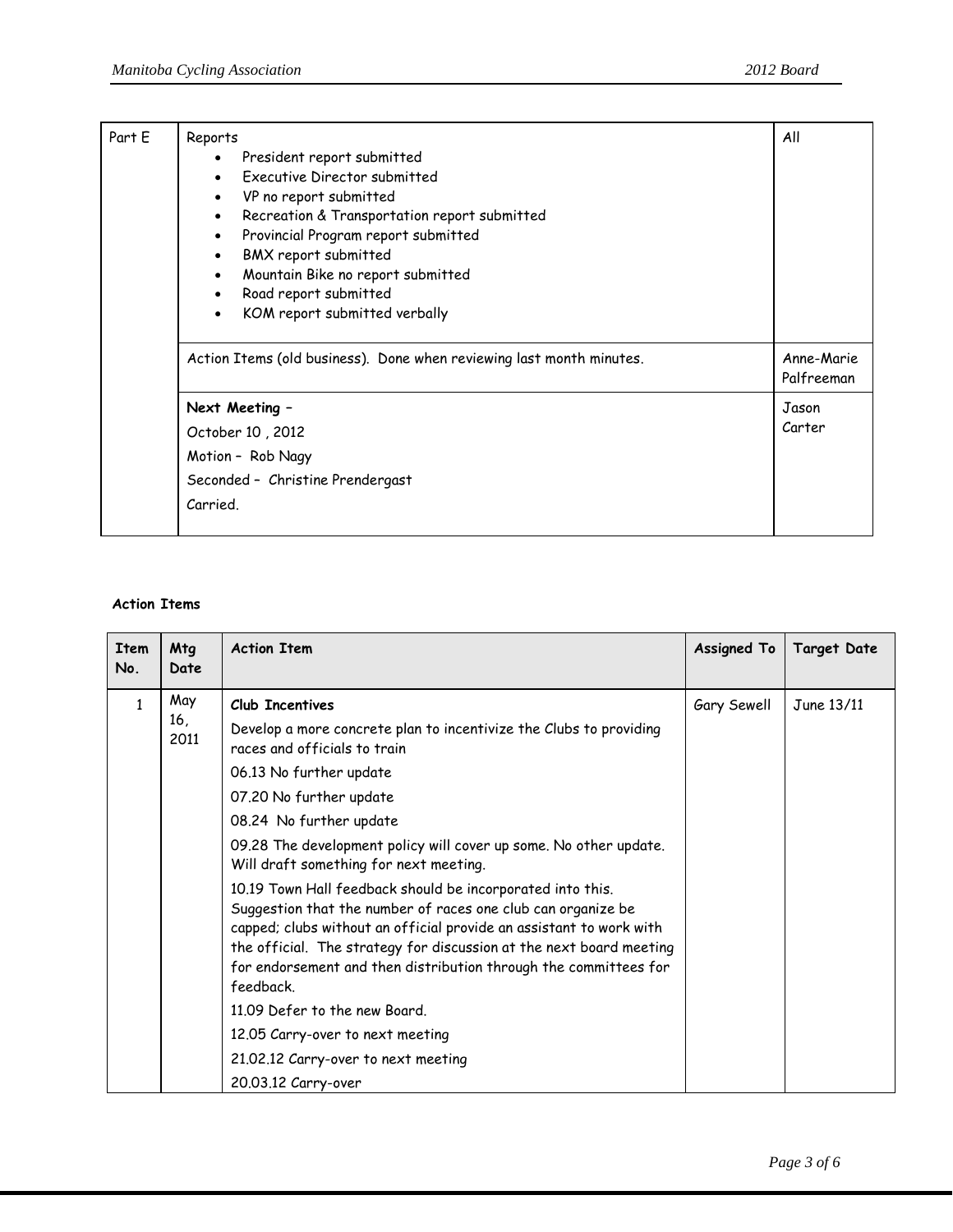| 24<br>Terry will look into the replacement of the van with a seasonal lease<br>2011<br>quote<br>09.28 - gone to a few dealerships and then went on the internet.<br>Both have a finance and lease option, doesn't seem to be much<br>difference in the prices.<br>GM<br>• Finances: 927 54mos: 1000 48 mos<br>•Lease: 968 36mos, 823 48 mos (20,000 per year) +30 more | Oct 19/11    |
|------------------------------------------------------------------------------------------------------------------------------------------------------------------------------------------------------------------------------------------------------------------------------------------------------------------------------------------------------------------------|--------------|
|                                                                                                                                                                                                                                                                                                                                                                        |              |
|                                                                                                                                                                                                                                                                                                                                                                        |              |
|                                                                                                                                                                                                                                                                                                                                                                        |              |
|                                                                                                                                                                                                                                                                                                                                                                        |              |
|                                                                                                                                                                                                                                                                                                                                                                        |              |
|                                                                                                                                                                                                                                                                                                                                                                        |              |
| per month                                                                                                                                                                                                                                                                                                                                                              |              |
| <b>FORD</b>                                                                                                                                                                                                                                                                                                                                                            |              |
| .Did not talk about a leaver, not overly helpful                                                                                                                                                                                                                                                                                                                       |              |
| •\$40-\$43 to purchase                                                                                                                                                                                                                                                                                                                                                 |              |
| Moni will ask her contact to contact Terry                                                                                                                                                                                                                                                                                                                             |              |
| Terry to find out about warranty                                                                                                                                                                                                                                                                                                                                       |              |
| 10.19 Terry has received the contact information from Moni and<br>will follow up. Renting a van for the season is not possible (no<br>Rental Company offers this) Report back next meeting.                                                                                                                                                                            |              |
| 11.09 Recommend that the board look into the option of purchasing<br>a Used or New Vehicle to replace the existing van. Option<br>suggested that a lease be investigated at Murray Chevy Olds.<br>Terry will pass this information along to the new Provincial<br>Programme Co-ordinator                                                                               |              |
| 12.05 On-going                                                                                                                                                                                                                                                                                                                                                         |              |
| 21.02.12 Discussion with different dealers has taken place. Leasing<br>is being considered. A sponsorships letter is being developed. On-<br>going                                                                                                                                                                                                                     |              |
| 20.03.13 Sponsorship letter produced. Approached a dealership,<br>Declined. Will look for other funds. On-going                                                                                                                                                                                                                                                        |              |
| Web site review:<br>Dec.<br>All<br>4                                                                                                                                                                                                                                                                                                                                   | February 28, |
| U5.<br>Each member is to review their section on the web site and<br>2012<br>2011                                                                                                                                                                                                                                                                                      |              |
| discuss improvements with their committee members.                                                                                                                                                                                                                                                                                                                     |              |
| 21.02.12 Carry-over to next meeting.                                                                                                                                                                                                                                                                                                                                   |              |
| 20.03.12 Add review of old website too. Partial review done. On-                                                                                                                                                                                                                                                                                                       |              |
| going                                                                                                                                                                                                                                                                                                                                                                  |              |
| Feb<br><b>LTAD meeting</b><br>5<br>Jason<br>21,<br>Carter<br>Jason C, Karin, Jayson G, Twilla, Dave Dorning will get together to                                                                                                                                                                                                                                       |              |
| 2012<br>have an initial meeting and draw up a draft diagram that will place<br>2012<br>what we are presently doing in the LTAD model. The meeting will be<br>held before the next board meeting.                                                                                                                                                                       | March 20,    |
| 2012 03 20. deferred to next meeting                                                                                                                                                                                                                                                                                                                                   |              |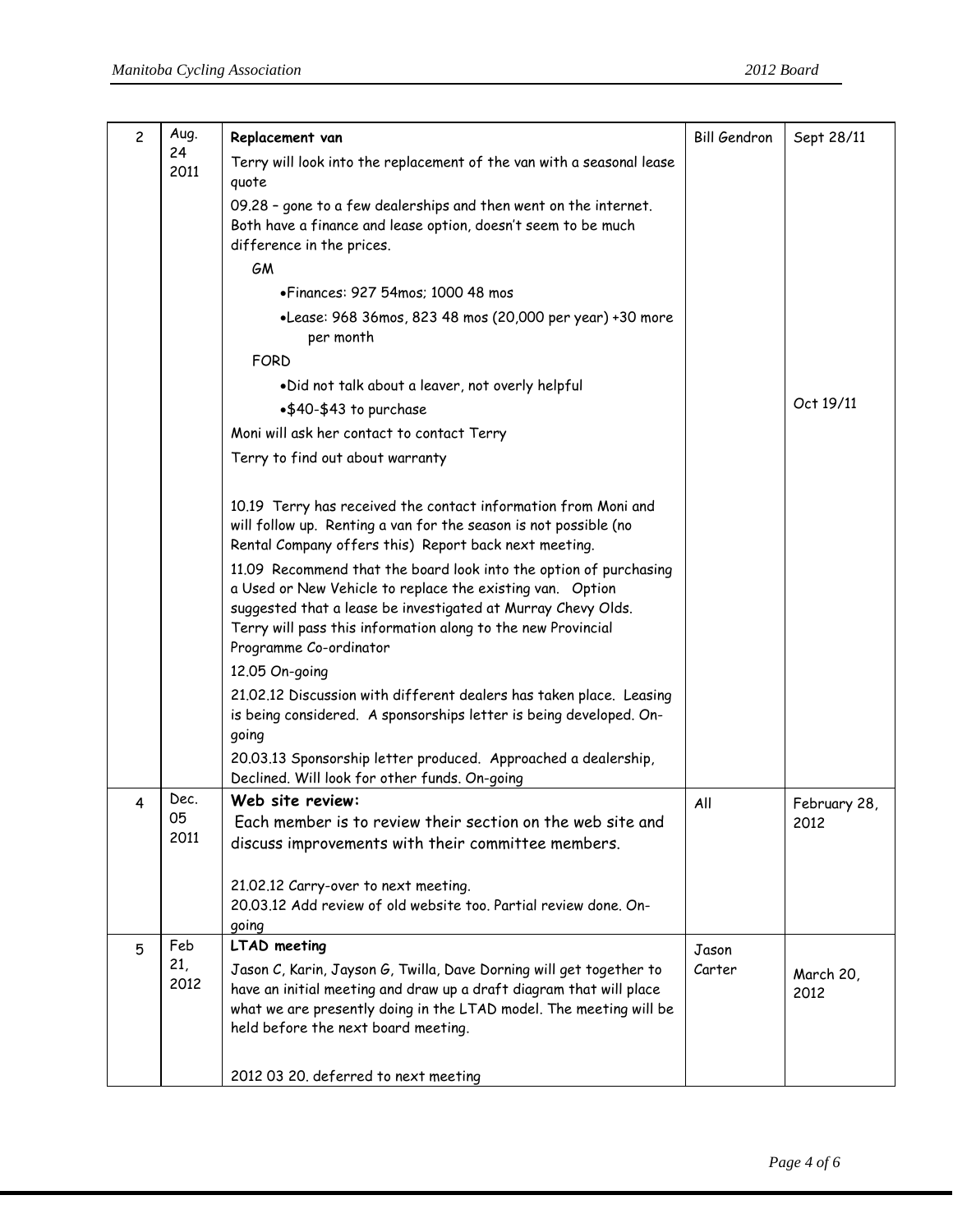| 10            | April<br>23,<br>2012 | Commissaire development:<br>Karin will pass draft of v.1 Commissaire Development policy to all<br>other commissaires for comments. She will discuss the matter<br>further with Jason Carter and they will bring the matter back to<br>board for further discussion at the next Board meeting. | Karin<br>McSherry                          | May 24, 2012                    |
|---------------|----------------------|-----------------------------------------------------------------------------------------------------------------------------------------------------------------------------------------------------------------------------------------------------------------------------------------------|--------------------------------------------|---------------------------------|
| 13            | May<br>24,<br>2012   | Change in Auditor:<br>Consider a change of Auditor for discussion at the next AGM.                                                                                                                                                                                                            | Twilla<br>Pitcher                          | October AGM                     |
| 14            | June<br>25,<br>2012  | <b>Finances:</b><br>At August meeting we should discuss in/out fee structure and other<br>financial ideas. May want invite CCN people to the meeting?                                                                                                                                         | All                                        | August MCA<br>meeting           |
| 15            | June<br>25,<br>2012  | Bike to work Day:<br>Revisit promo gear idea in September.                                                                                                                                                                                                                                    | All                                        | September<br>MCA meeting        |
| 16            | June<br>25,<br>2012  | Bike to work day<br>Bring forward in February discussion for new ideas                                                                                                                                                                                                                        | Currie<br>Gillespie                        | February<br><b>MCA Meeting</b>  |
| 17<br>ፈ<br>22 | June<br>25,<br>2012  | Discipline policy:<br>1) Need to have a look at the discipline policy from BC. Jason will<br>send to Kim, Garry, Dave, Bill and AMP. For review and edit with the<br>plan to come up with a policy for MCA.<br>2) Karin will draft up a Race Jury document.                                   | Jason C.<br>Kim, Garry,<br>Dave and<br>AMP | <b>ASAP</b>                     |
| 18            | June<br>25,<br>2012  | AGM Banquet: Twilla will source out volunteers for social or<br>banquet committee.                                                                                                                                                                                                            | Twilla<br>Pitcher                          | July MCA<br>meeting.            |
| 19            | July<br>23           | End of year meetings:<br>By September 1st all discipline committees will need to decide on<br>the date of their end of year meetings. They will need to post a<br>notice on the MCA Website and Facebook.                                                                                     | Discipline<br>Directors                    | September<br>01, 2012           |
| 23            | Aug<br>29            | 2013 Race supplies:<br>At December meeting provide an estimate cost of numbers and<br>plates for each race discipline.                                                                                                                                                                        | Race<br>Discipline<br>directors            | December<br>2012 MCA<br>meeting |
| 24            | Aug<br>29            | Finding funds to make up shortfall:<br>Gary Sewell will lead the development of a formula to make up<br>\$1500 for the cross numbers and the \$700 for jerseys by March<br>2013.                                                                                                              | Gary Sewell                                | <b>March 2013</b>               |
| 25            | Aug<br>29            | Test Race radios:<br>Seema and Andy have volunteered to check the radios.                                                                                                                                                                                                                     | Seema and<br>Andy                          |                                 |